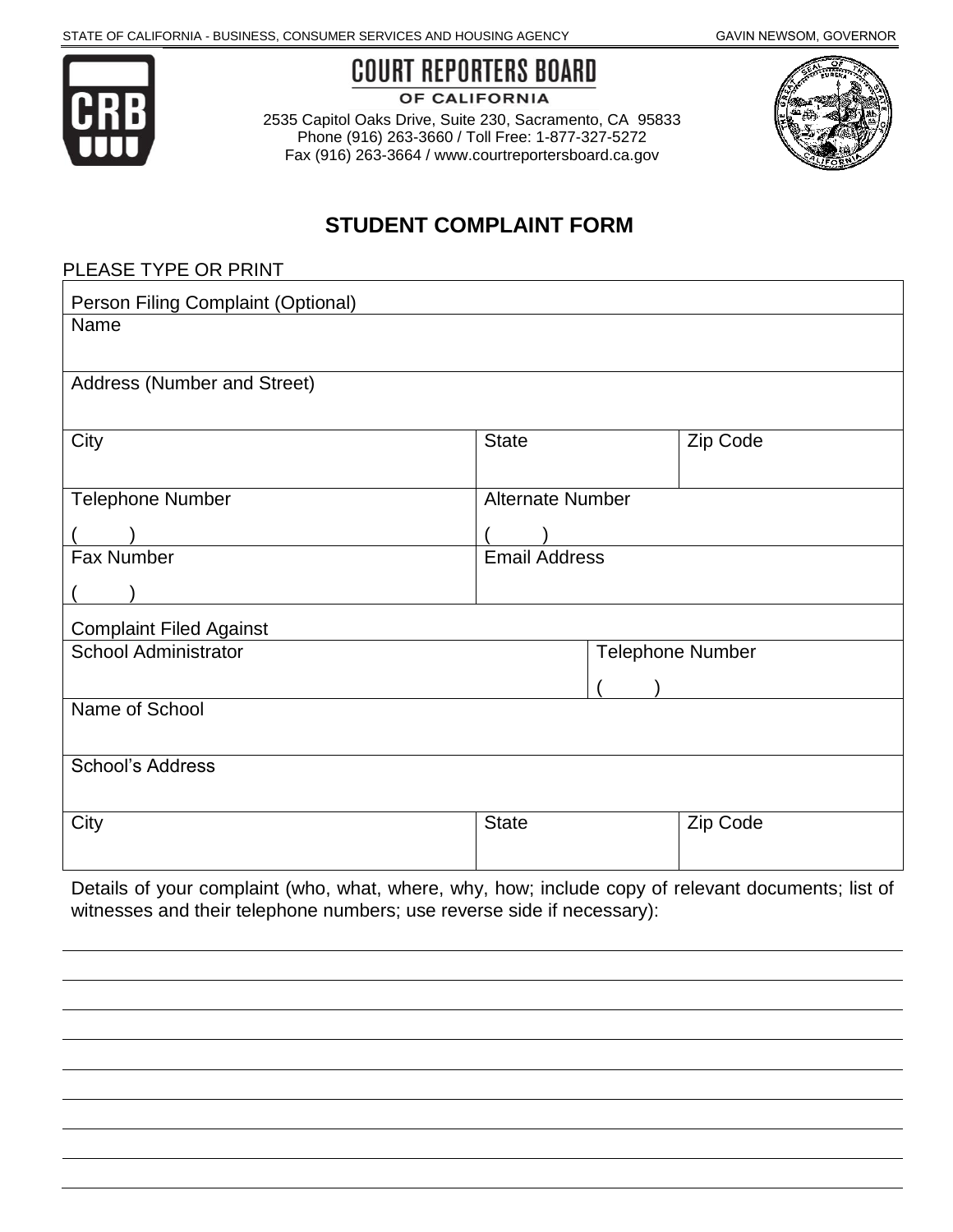Disclosure of your personal information (name, physical and mailing address, phone and fax number and email address) is purely voluntary. However, if you choose not to disclose your personal information with the Board, this may limit the ability of the Board to contact you or to help you resolve your complaint. In order to fully investigate your complaint, the Board may need to disclose your personal information to the school and/or administrator. Reprisals by the school or administrator will not be tolerated. Should you experience any perceived reprisals, please contact the Board office at once. In addition, if your complaint does not fall within our jurisdiction, it will be forwarded to the appropriate agency for investigation.

I HEREBY CERTIFY UNDER PENALY OF PERJURY UNDER THE LAWS OF THE STATE OF CALIFORNIA THAT TO THE BEST OF MY KNOWLEDGE ALL OF THE STATEMENTS ARE CORRECT. IF CALLED UPON, I WILL ASSIST THE INVESTIGATION OR IN THE PROSECUTION OF THE RESPONDENT AND WILL, IF NECESSARY, SWEAR TO A COMPLAINT, ATTEND HEARINGS, AND TESTIFY TO THE FACTS.

| Signature | Date |
|-----------|------|
|           |      |